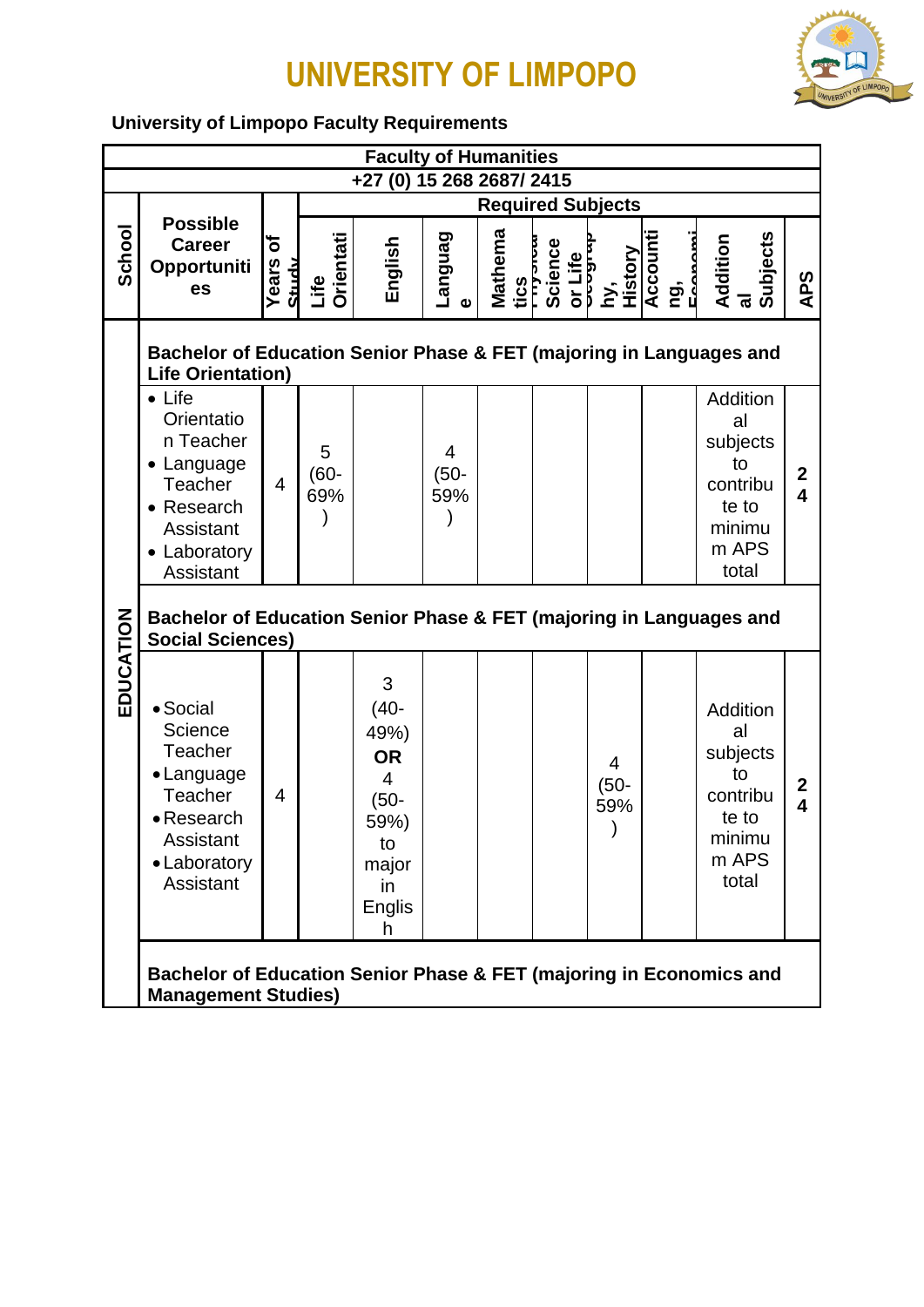

| • Accountin<br>g Teacher<br>• Business<br>Economic<br>s Teacher<br>$\bullet$ Economic<br>s Teacher<br>• Research<br>Assistant<br>• Laboratory<br>Assistant                                                                 | $\overline{4}$ | 3<br>$(40 -$<br>49%) |                                  |                                  | 4<br>$(50 -$<br>59% | Addition<br>al<br>subjects<br>to<br>contribu<br>te to<br>minimu<br>m APS<br>total | $\mathbf{2}$<br>4                       |
|----------------------------------------------------------------------------------------------------------------------------------------------------------------------------------------------------------------------------|----------------|----------------------|----------------------------------|----------------------------------|---------------------|-----------------------------------------------------------------------------------|-----------------------------------------|
| Bachelor of Education Senior Phase & FET (majoring in Mathematics,<br><b>Science &amp; Technology)</b>                                                                                                                     |                |                      |                                  |                                  |                     |                                                                                   |                                         |
| • Mathemati<br><b>CS</b><br>Teacher<br>$\bullet$ Life<br><b>Sciences</b><br>Teacher<br>• Technolog<br>y Teacher<br>• Physical<br><b>Sciences</b><br><b>Teacher</b><br>• Research<br>Assistant<br>• Laboratory<br>Assistant | 4              | 3<br>$(40 -$<br>49%) | $\overline{4}$<br>$(50 -$<br>59% | $\overline{4}$<br>$(50 -$<br>59% |                     | Addition<br>al<br>subjects<br>to<br>contribu<br>te to<br>minimu<br>m APS<br>total | $\mathbf{2}$<br>$\overline{\mathbf{4}}$ |

|        | <b>Faculty of Humanities</b>                                |          |              |                                  |                           |                              |         |  |
|--------|-------------------------------------------------------------|----------|--------------|----------------------------------|---------------------------|------------------------------|---------|--|
|        | (0) 15 268 2683 / 2230<br>$+27$                             |          |              |                                  |                           |                              |         |  |
|        |                                                             |          |              |                                  | <b>Required Subjects</b>  |                              |         |  |
| School | <b>Possible</b><br><b>Career</b><br><b>Opportunities</b>    | ৳<br>ars | asi<br>Engli | <u>ទ</u><br>noue<br>Peus<br>Supp | ≃<br><u>saj:</u><br>Vlatl | င်း<br>ِق<br>ه<br><u>ក្ខ</u> | က္<br>ৰ |  |
| ທ      | <b>Bachelor of Arts (Criminology and Psychology stream)</b> |          |              |                                  |                           |                              |         |  |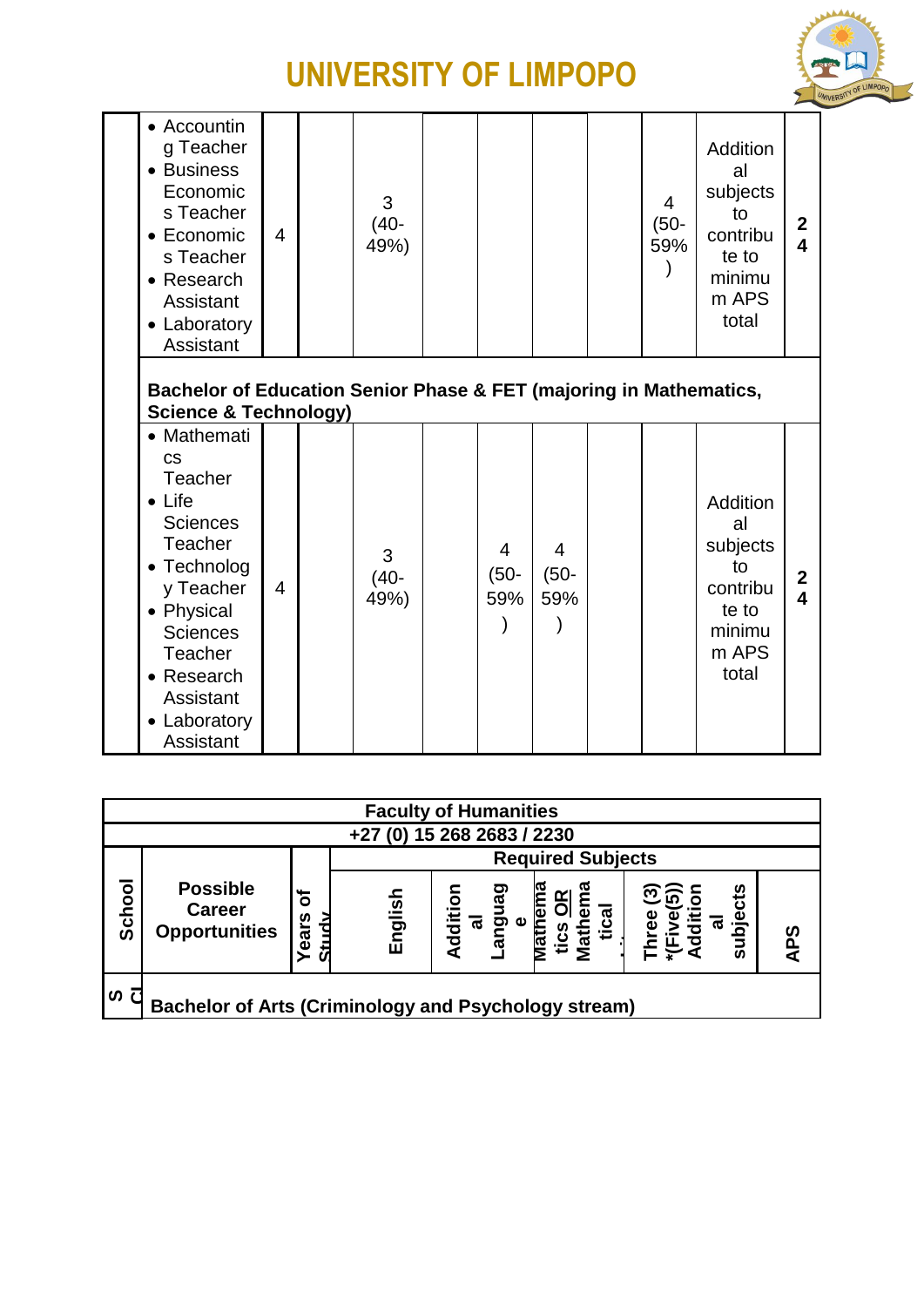

| • Psychometrist<br>• Trauma<br>Counsellor<br>• Employee<br>Assistance<br>Practitioner<br>• Counsellor<br>(guidance)<br>• Criminologist<br>• Police<br>• Crime scene<br>expert<br>• Correctional<br>Officer<br>• Metro police<br>• Private<br>investigator | 3 | 4<br>$(50-59%)$ | 4<br>$(50-59%)$                                                                                                                                                                                                             | 3<br>$(40 -$<br>49%)<br><b>OR</b><br>5<br>$(60 -$<br>69%) | 4<br>$(50-59%)$ | 23/25 |
|-----------------------------------------------------------------------------------------------------------------------------------------------------------------------------------------------------------------------------------------------------------|---|-----------------|-----------------------------------------------------------------------------------------------------------------------------------------------------------------------------------------------------------------------------|-----------------------------------------------------------|-----------------|-------|
| <b>Bachelor of Arts (Cultural Studies stream)</b>                                                                                                                                                                                                         |   |                 |                                                                                                                                                                                                                             |                                                           |                 |       |
| • Development<br>Officer<br>• Cultural<br>Officer<br>• Heritage<br>Officer<br>• Museum<br>Curator<br>• Records<br>Officer<br>• Knowledge<br>Management<br>Officer<br>• Community<br>Officer                                                               | 3 | 4<br>$(50-59%)$ | 4<br>$(50-59%)$<br>Should an<br>African<br>Language<br>be chosen<br>as an<br>elective<br>the<br>additional<br>Language<br>should be<br>from the<br>following<br>group:<br>Northern<br>Sotho,<br>Tshivenda<br>or<br>Xitsonga | 3<br>$(40 -$<br>49%)<br><b>OR</b><br>5<br>$(60 -$<br>69%) | 4<br>$(50-59%)$ | 23/25 |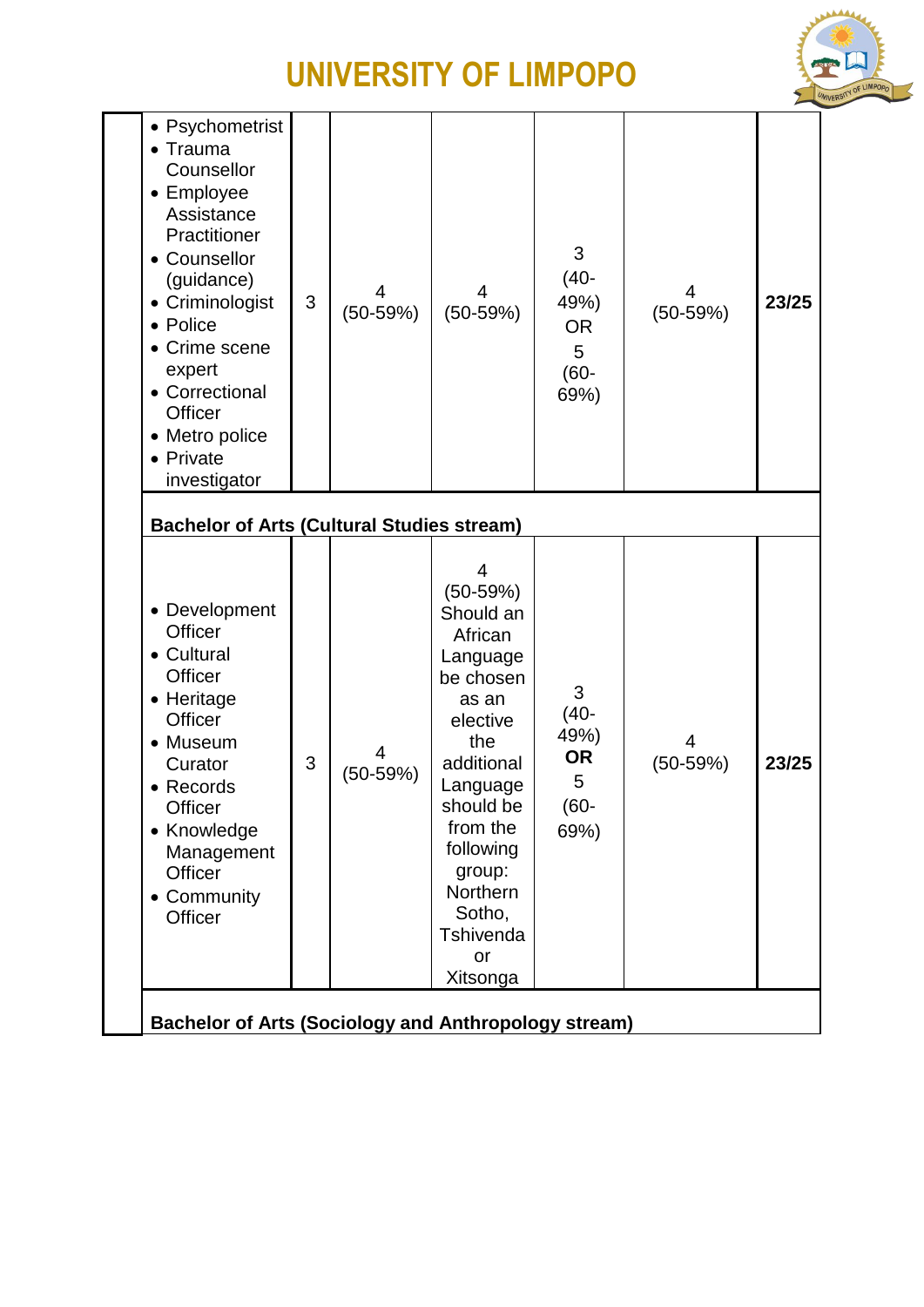

| • Labour                                                                                                                                                                        |                |                 |                 |                                                           |                                                                           |       |
|---------------------------------------------------------------------------------------------------------------------------------------------------------------------------------|----------------|-----------------|-----------------|-----------------------------------------------------------|---------------------------------------------------------------------------|-------|
| relations<br>specialist<br>• Social policy<br>analyst<br>• Community<br>development<br>officer<br>• Outreach<br>coordinator<br>• Research<br>officer<br>• Population<br>analyst | 3              | 4<br>$(50-59%)$ | 4<br>$(50-59%)$ | 3<br>$(40 -$<br>49%)<br><b>OR</b><br>5<br>$(60 -$<br>69%) | 4<br>$(50-59%)$                                                           | 23/25 |
| <b>Bachelor of Arts (Political Studies stream)</b>                                                                                                                              |                |                 |                 |                                                           |                                                                           |       |
| • Political<br>Analysts<br>• Politicians                                                                                                                                        | 3              | 4<br>$(50-59%)$ |                 |                                                           | Additional<br>subjects to<br>contribute to<br>minimum<br><b>APS</b> total | 25    |
| <b>Bachelor of Arts in Social Work</b>                                                                                                                                          |                |                 |                 |                                                           |                                                                           |       |
| • Social Worker<br>Counsellor<br>• Employee<br>Assistance<br>Practitioner                                                                                                       | $\overline{4}$ | 4<br>$(50-59%)$ | $(50-59%)$      | 3<br>$(40 -$<br>49%)<br><b>OR</b><br>5<br>$(60 -$         | $(50-59%)$                                                                | 23/25 |
|                                                                                                                                                                                 |                |                 |                 | 69%)                                                      |                                                                           |       |
| <b>Bachelor of Psychology</b>                                                                                                                                                   |                |                 |                 |                                                           |                                                                           |       |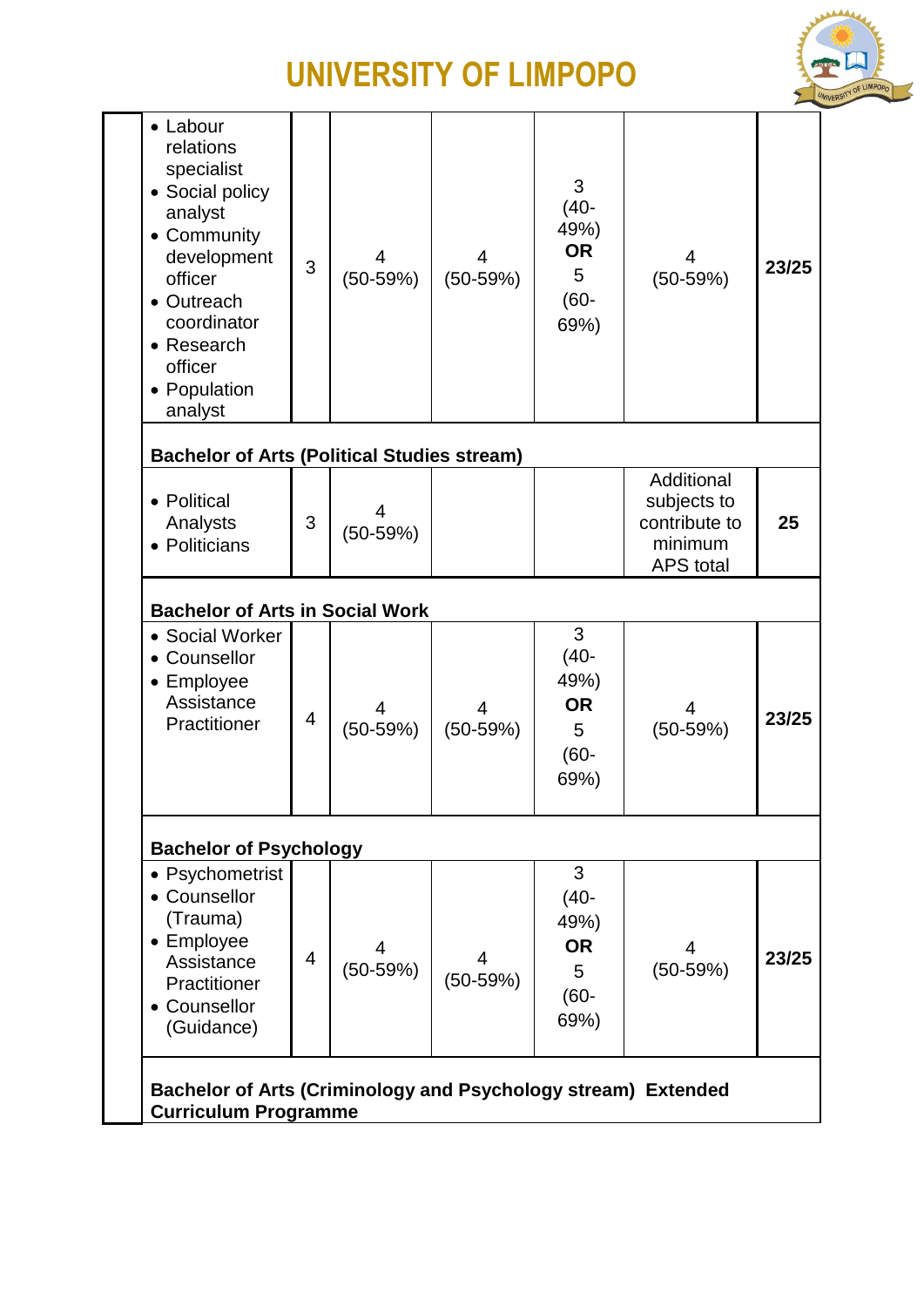

| • Psychometrist<br>$\bullet$ Trauma<br>Counsellor<br>• Employee<br>Assistance<br>Practitioner<br>• Counsellor<br>(guidance)<br>• Criminologist<br>• Police<br>• Crime scene<br>expert<br>• Correctional<br><b>Officer</b><br>• Metro police<br>• Private<br>investigator | $\overline{4}$ | 4<br>$(50-59%)$ | 4<br>(50-59%) | $\overline{2}$<br>$(30 -$<br>39%<br><b>OR</b><br>4<br>$(50 -$<br>59%) | $(50-59%)$ | 22/24 |
|--------------------------------------------------------------------------------------------------------------------------------------------------------------------------------------------------------------------------------------------------------------------------|----------------|-----------------|---------------|-----------------------------------------------------------------------|------------|-------|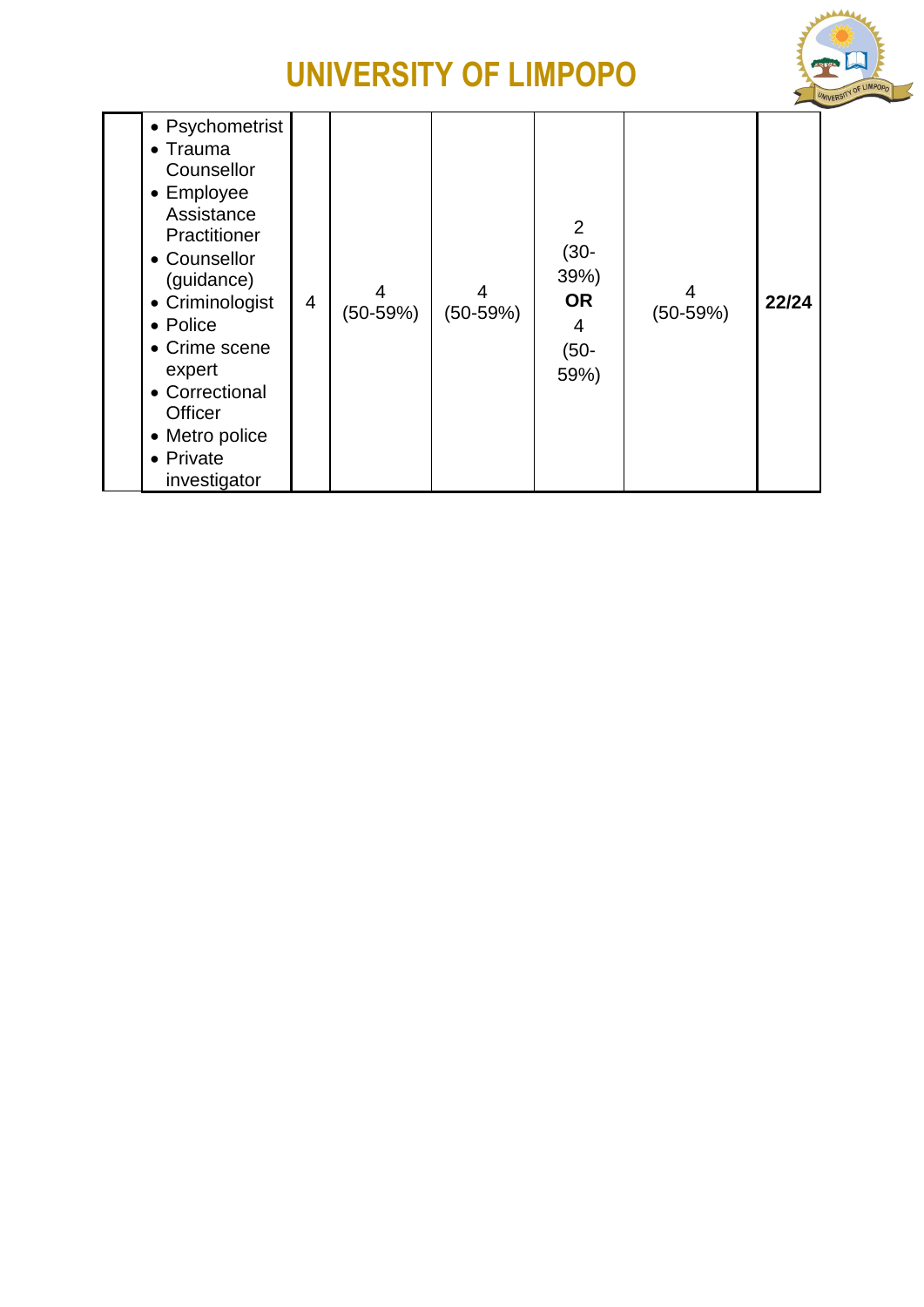

|                              |                                                                                                                                           |                                                                                              |                          |                                               |                            | <b>Faculty of Humanities</b>                                             |                       |  |  |
|------------------------------|-------------------------------------------------------------------------------------------------------------------------------------------|----------------------------------------------------------------------------------------------|--------------------------|-----------------------------------------------|----------------------------|--------------------------------------------------------------------------|-----------------------|--|--|
|                              |                                                                                                                                           |                                                                                              |                          |                                               |                            | +27 (0) 15 268 2613/2280                                                 |                       |  |  |
|                              |                                                                                                                                           |                                                                                              |                          |                                               |                            | <b>Required Subjects</b>                                                 |                       |  |  |
| School                       | <b>Possible Career</b><br><b>Opportunities</b>                                                                                            | Б<br><u>supa</u>                                                                             | English                  |                                               | (Norther)<br>n<br>Sotho/Ts | <b>Subjects</b><br>Addition                                              | <b>APS</b>            |  |  |
|                              | <b>Bachelor of Arts (Languages stream)</b>                                                                                                |                                                                                              |                          |                                               |                            |                                                                          |                       |  |  |
|                              | • Language<br>Practitioner                                                                                                                | 3                                                                                            |                          | $(50-59%)$<br><b>AND</b><br>5<br>$(60 - 69%)$ |                            | Additional subjects to contribute<br>to minimum APS total                |                       |  |  |
|                              | <b>Bachelor of Arts (Translation and Linguistics stream)</b>                                                                              |                                                                                              |                          |                                               |                            |                                                                          |                       |  |  |
| AGES & COMMUNICATION STUDIES | • Language<br>Practitioner<br>· Interpreter<br>• Translator                                                                               | 3                                                                                            |                          |                                               |                            | Additional subjects to contribute<br>to minimum APS total                |                       |  |  |
|                              | $(60 - 69%)$<br><b>Bachelor of Arts (Performing Arts stream)</b>                                                                          |                                                                                              |                          |                                               |                            |                                                                          |                       |  |  |
|                              | • Performing<br>Artist<br>• Dramatist<br>• Script Writer                                                                                  | 3                                                                                            | $(50-59%)$<br><b>AND</b> | 4<br>5<br>$(60 - 69%)$                        |                            | Additional subjects to contribute<br>to minimum APS total                | $\mathbf 2$<br>5      |  |  |
|                              |                                                                                                                                           |                                                                                              |                          |                                               |                            |                                                                          |                       |  |  |
| <b>LANG</b>                  | · Indexer<br>• Abstracter<br>• Information<br>Consultant<br>· Information<br>Analyst<br>• Information<br><b>Specialist</b><br>• Librarian | <b>Bachelor of Information Studies</b><br>4<br>$(50-59%)$<br><b>AND</b><br>5<br>$(60 - 69%)$ |                          |                                               |                            | Additional subjects to contribute<br>to minimum APS total                | $\boldsymbol{2}$<br>5 |  |  |
|                              |                                                                                                                                           |                                                                                              |                          |                                               |                            | <b>Bachelor of Arts in Contemporary English and Multilingual Studies</b> |                       |  |  |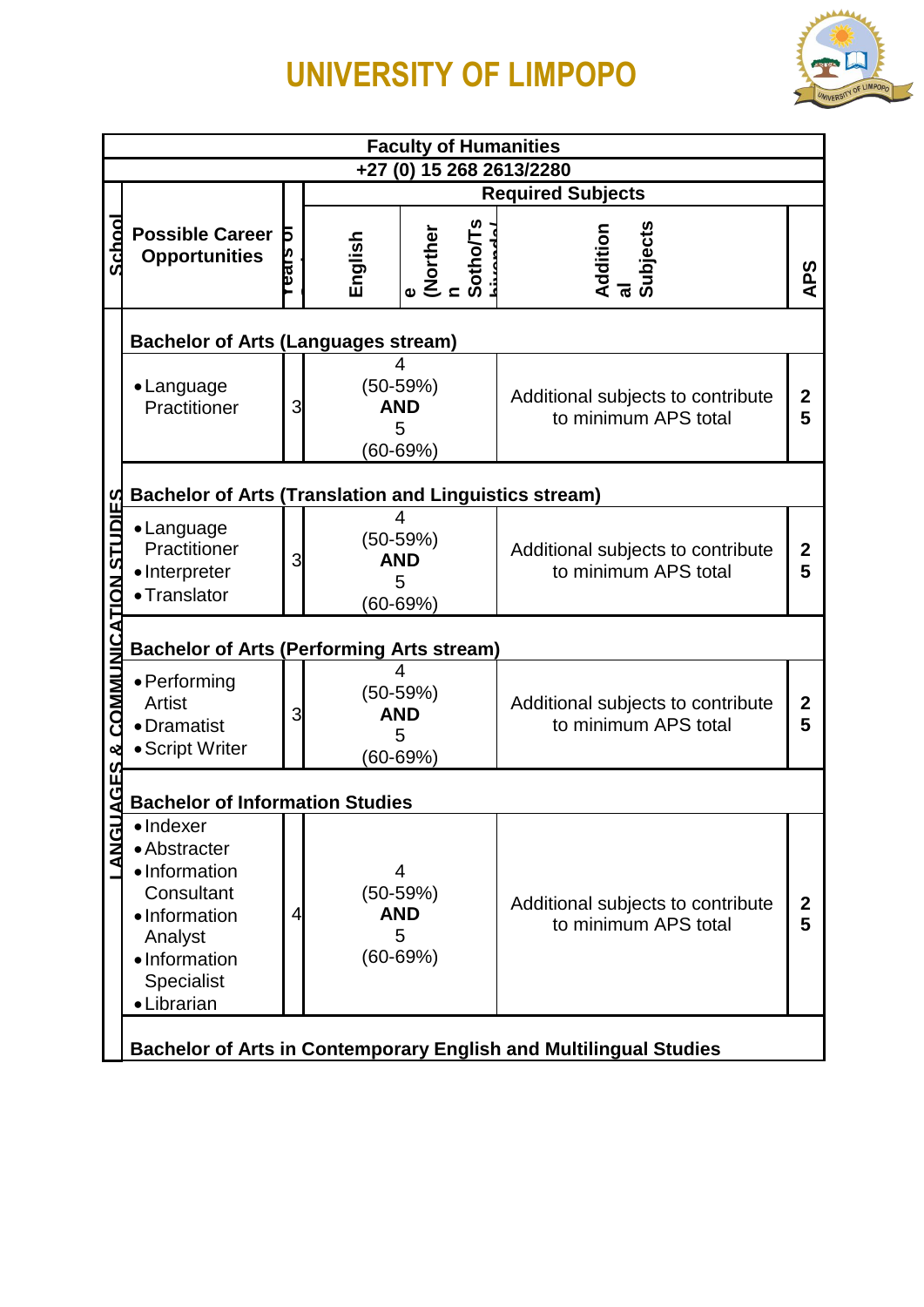

| • Bilingual Expert<br>•Translator and<br>Interpreter                                                                                                                                                                                                           | 3 | $\overline{4}$<br>$(50-59%)$<br><b>AND</b><br>5<br>$(60 - 69%)$<br>(English and<br>Northern Sotho only) | Additional subjects to contribute<br>to minimum APS total       | $\mathbf 2$<br>5  |
|----------------------------------------------------------------------------------------------------------------------------------------------------------------------------------------------------------------------------------------------------------------|---|---------------------------------------------------------------------------------------------------------|-----------------------------------------------------------------|-------------------|
|                                                                                                                                                                                                                                                                |   | <b>Bachelor of Arts in Communication Studies</b>                                                        |                                                                 |                   |
| $\bullet$ Public<br><b>Relations</b><br>Officer<br>• Communication<br>s Practitioner<br>• Marketing<br>Manager<br>· Sales Promoter                                                                                                                             | 3 | 4<br>$(50-59%)$<br><b>AND</b><br>5<br>$(60 - 69%)$                                                      | Additional subjects to contribute<br>to minimum APS total       | $\mathbf{2}$<br>5 |
| <b>Bachelor of Arts in Media Studies</b>                                                                                                                                                                                                                       |   |                                                                                                         |                                                                 |                   |
| $\bullet$ Radio<br><b>Broadcasting</b><br>• Newspaper<br>Magazine<br>and<br>Editor<br>· Journalist<br>• Radio and Film<br>Producer<br>• Marketing<br>Manager<br>• Radio and<br><b>TV</b><br>Announcer<br>• Information<br>Technologist<br>• Media<br>Economist | 3 | 4<br>$(50-59%)$<br><b>AND</b><br>5<br>$(60 - 69%)$                                                      | Additional subjects to contribute<br>to minimum APS total       | 2<br>5            |
|                                                                                                                                                                                                                                                                |   |                                                                                                         | Bachelor of Arts in Media Studies Extended Curriculum Programme |                   |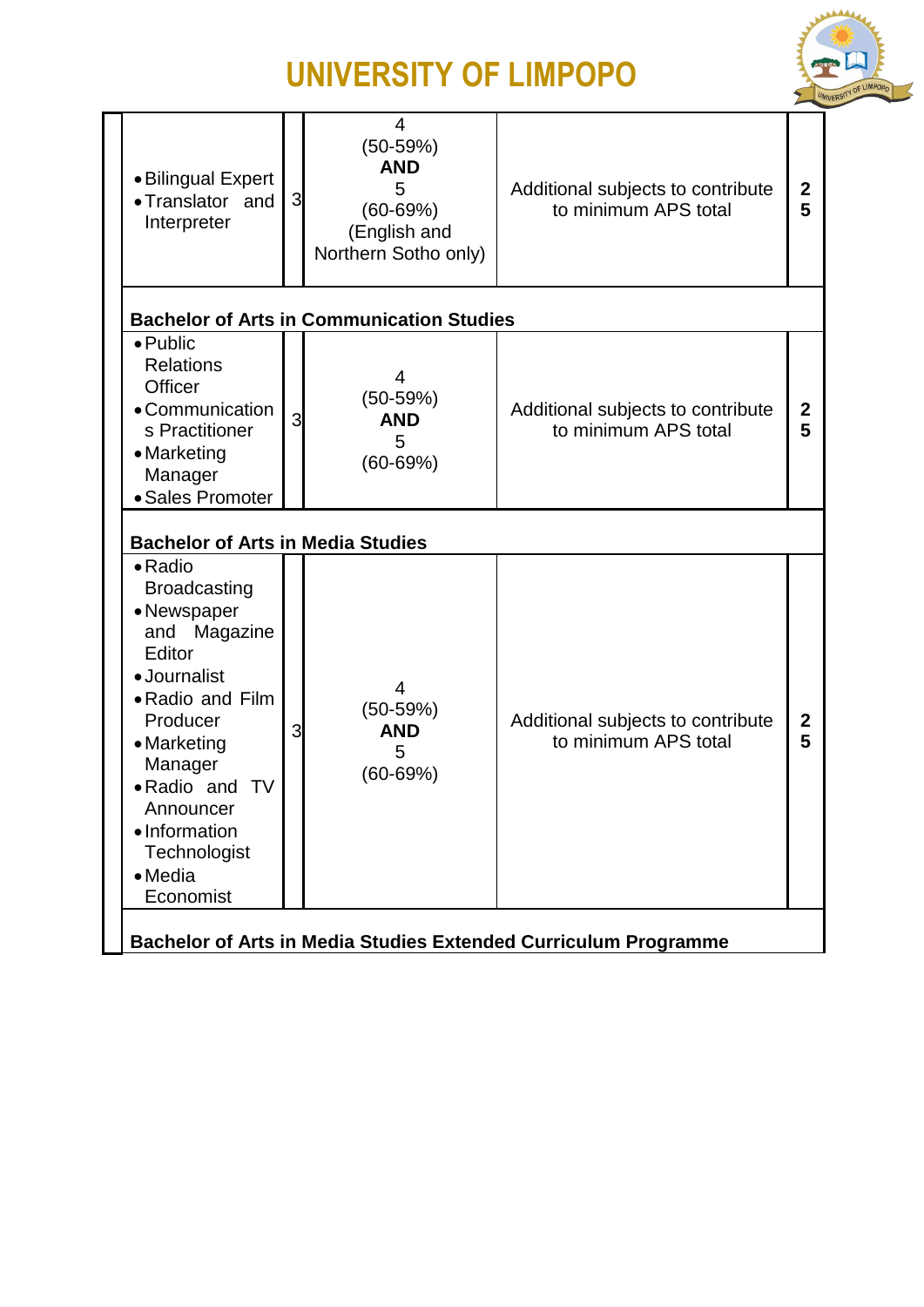

| $\bullet$ Radio<br><b>Broadcasting</b><br>• Newspaper<br>and Magazine<br>Editor<br>• Journalist<br>• Radio and Film<br>Producer<br>• Marketing<br>Manager<br>• Radio and TV<br>Announcer<br>• Information<br>Technologist<br>$\bullet$ Media<br>Economist | 4<br>$(50-59%)$<br><b>AND</b><br>$(50-59%)$ | <b>Additional subjects to</b><br>contribute to minimum APS<br>total | 3 |
|-----------------------------------------------------------------------------------------------------------------------------------------------------------------------------------------------------------------------------------------------------------|---------------------------------------------|---------------------------------------------------------------------|---|